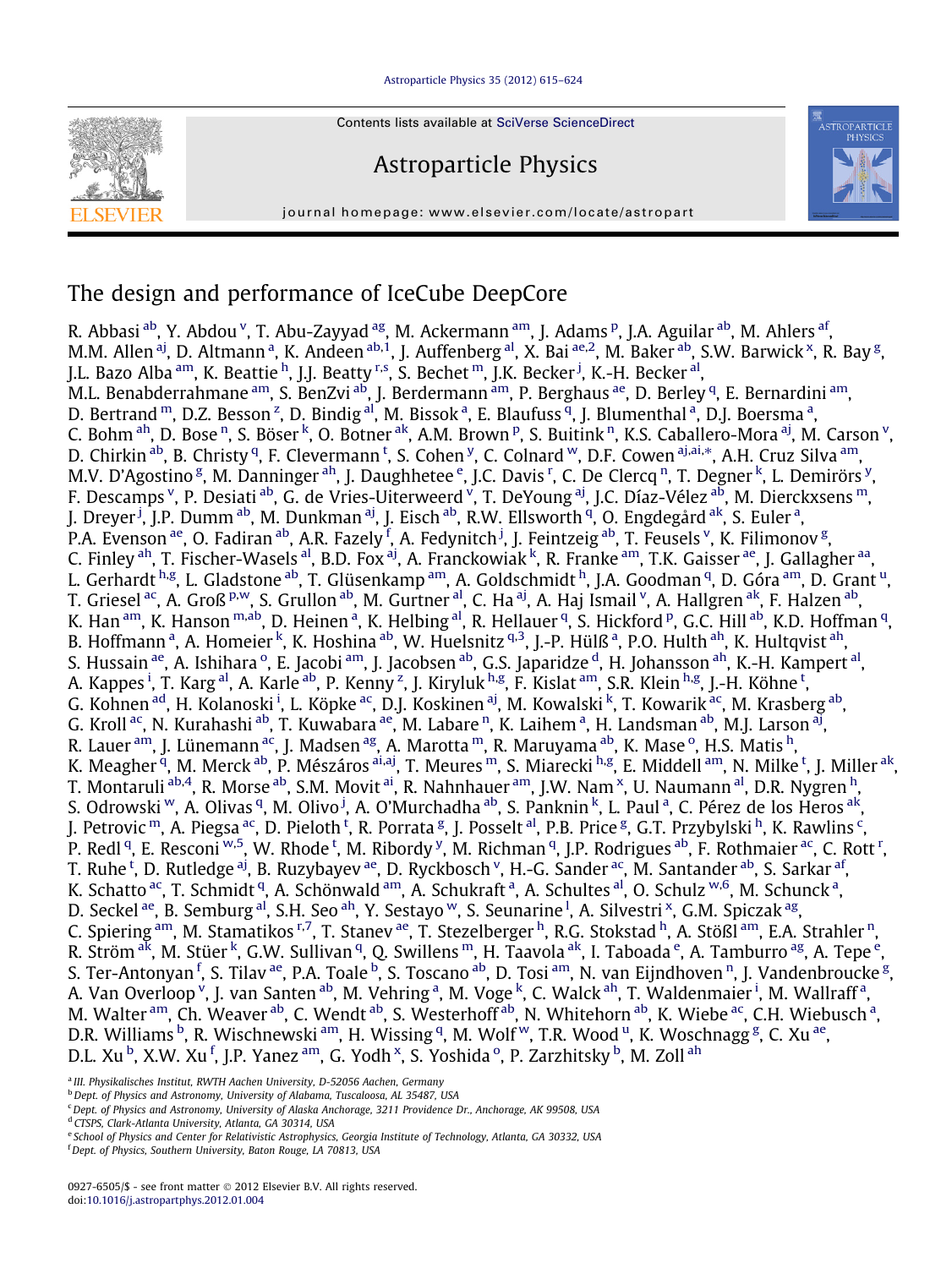<sup>g</sup> Dept. of Physics, University of California, Berkeley, CA 94720, USA

<sup>h</sup> Lawrence Berkeley National Laboratory, Berkeley, CA 94720, USA

<sup>i</sup> Institut für Physik, Humboldt-Universität zu Berlin, D-12489 Berlin, Germany

- <sup>j</sup> Fakultät für Physik & Astronomie, Ruhr-Universität Bochum, D-44780 Bochum, Germany
- k Physikalisches Institut, Universität Bonn, Nussallee 12, D-53115 Bonn, Germany
- <sup>1</sup> Dept. of Physics, University of the West Indies, Cave Hill Campus, Bridgetown BB11000, Barbados
- <sup>m</sup> Université Libre de Bruxelles, Science Faculty CP230, B-1050 Brussels, Belgium
- n Vrije Universiteit Brussel, Dienst ELEM, B-1050 Brussels, Belgium
- <sup>o</sup> Dept. of Physics, Chiba University, Chiba 263-8522, Japan
- <sup>p</sup>Dept. of Physics and Astronomy, University of Canterbury, Private Bag 4800, Christchurch, New Zealand
- <sup>q</sup> Dept. of Physics, University of Maryland, College Park, MD 20742, USA
- rDept. of Physics and Center for Cosmology and Astro-Particle Physics, Ohio State University, Columbus, OH 43210, USA
- <sup>s</sup>Dept. of Astronomy, Ohio State University, Columbus, OH 43210, USA
- <sup>t</sup> Dept. of Physics, TU Dortmund University, D-44221 Dortmund, Germany
- <sup>u</sup> Dept. of Physics, University of Alberta, Edmonton, Alberta, Canada T6G 2G7
- <sup>v</sup>Dept. of Physics and Astronomy, University of Gent, B-9000 Gent, Belgium
- <sup>w</sup> Max-Planck-Institut für Kernphysik, D-69177 Heidelberg, Germany
- <sup>x</sup>Dept. of Physics and Astronomy, University of California, Irvine, CA 92697, USA

y Laboratory for High Energy Physics, École Polytechnique Fédérale, CH-1015 Lausanne, Switzerland

- <sup>z</sup> Dept. of Physics and Astronomy, University of Kansas, Lawrence, KS 66045, USA
- aa Dept. of Astronomy, University of Wisconsin, Madison, WI 53706, USA
- ab Dept. of Physics, University of Wisconsin, Madison, WI 53706, USA
- ac Institute of Physics, University of Mainz, Staudinger Weg 7, D-55099 Mainz, Germany
- ad Université de Mons, 7000 Mons, Belgium
- ae Bartol Research Institute and Department of Physics and Astronomy, University of Delaware, Newark, DE 19716, USA
- af Dept. of Physics, University of Oxford, 1 Keble Road, Oxford OX1 3NP, UK
- ag Dept. of Physics, University of Wisconsin, River Falls, WI 54022, USA
- ah Oskar Klein Centre and Dept. of Physics, Stockholm University, SE-10691 Stockholm, Sweden
- ai Dept. of Astronomy and Astrophysics, Pennsylvania State University, University Park, PA 16802, USA
- aj Dept. of Physics, Pennsylvania State University, University Park, PA 16802, USA
- ak Dept. of Physics and Astronomy, Uppsala University, Box 516, S-75120 Uppsala, Sweden
- al Dept. of Physics, University of Wuppertal, D-42119 Wuppertal, Germany
- am DESY, D-15735 Zeuthen, Germany

#### article info

Article history: Received 25 September 2011 Received in revised form 12 January 2012 Accepted 30 January 2012 Available online 10 February 2012

Keywords: Neutrino Detector Antarctica DeepCore IceCube

# ABSTRACT

The IceCube neutrino observatory in operation at the South Pole, Antarctica, comprises three distinct components: a large buried array for ultrahigh energy neutrino detection, a surface air shower array, and a new buried component called DeepCore. DeepCore was designed to lower the IceCube neutrino energy threshold by over an order of magnitude, to energies as low as about 10 GeV. DeepCore is situated primarily 2100 m below the surface of the icecap at the South Pole, at the bottom center of the existing IceCube array, and began taking physics data in May 2010. Its location takes advantage of the exceptionally clear ice at those depths and allows it to use the surrounding IceCube detector as a highly efficient active veto against the principal background of downward-going muons produced in cosmic-ray air showers. DeepCore has a module density roughly five times higher than that of the standard IceCube array, and uses photomultiplier tubes with a new photocathode featuring a quantum efficiency about 35% higher than standard IceCube PMTs. Taken together, these features of DeepCore will increase Ice-Cube's sensitivity to neutrinos from WIMP dark matter annihilations, atmospheric neutrino oscillations, galactic supernova neutrinos, and point sources of neutrinos in the northern and southern skies. In this paper we describe the design and initial performance of DeepCore.

 $@$  2012 Elsevier B.V. All rights reserved.

#### 1. Introduction

DeepCore is a new subarray of the IceCube observatory [1] that was designed to provide sensitivity to neutrinos at energies over an order of magnitude lower than initially envisioned for the original array. Using the Cherenkov light emitted by charged particles aris-

- <sup>1</sup> Dept. of Physics and Astronomy, Rutgers University, Piscataway, NJ 08854, USA.
- <sup>2</sup> Physics Department, South Dakota School of Mines and Technology, Rapid City, SD 57701, USA.

6 T.U. Munich, 85748 Garching, Germany.

ing from neutrino interactions in the ice, the subarray achieves this improved sensitivity through a combination of increased module density, higher quantum efficiency photomultiplier tubes (PMTs), deployment in the clearest ice at depths greater than 2100 m, and use of the surrounding standard IceCube modules above and around DeepCore as a powerful active veto against the copious downward-going cosmic-ray muon background.

DeepCore provides enhanced sensitivity to weakly interacting massive particles (WIMPs) and is expected to significantly improve existing IceCube results on WIMP annihilations in the Sun [2], Galactic Center [3] and Halo [4], extending limits below present accelerator bounds. DeepCore gives improved acceptance for low energy atmospheric neutrinos at  $E_v \ge 10$  GeV, opening a useful new window for atmospheric neutrino oscillation measurements, including  $v_{\mu}$  disappearance,  $v_{\tau}$  appearance and as a remote possibility, the sign of the neutrino hierarchy [5]. Taking advantage of the active vetoing capability provided by the surrounding IceCube array, DeepCore allows us to explore the southern sky for diffuse

<sup>⇑</sup> Corresponding author at: Dept. of Physics, Pennsylvania State University, University Park, PA 16802, USA.

E-mail address: cowen@phys.psu.edu (D.F. Cowen).

<sup>&</sup>lt;sup>3</sup> Los Alamos National Laboratory, Los Alamos, NM 87545, USA.

<sup>4</sup> Sezione INFN, Dipartimento di Fisica, I-70126, Bari, Italy.

<sup>5</sup> T.U. Munich, 85748 Garching & Friedrich-Alexander Universität Erlangen-Nürnberg, 91058 Erlangen, Germany.

<sup>7</sup> NASA Goddard Space Flight Center, Greenbelt, MD 20771, USA.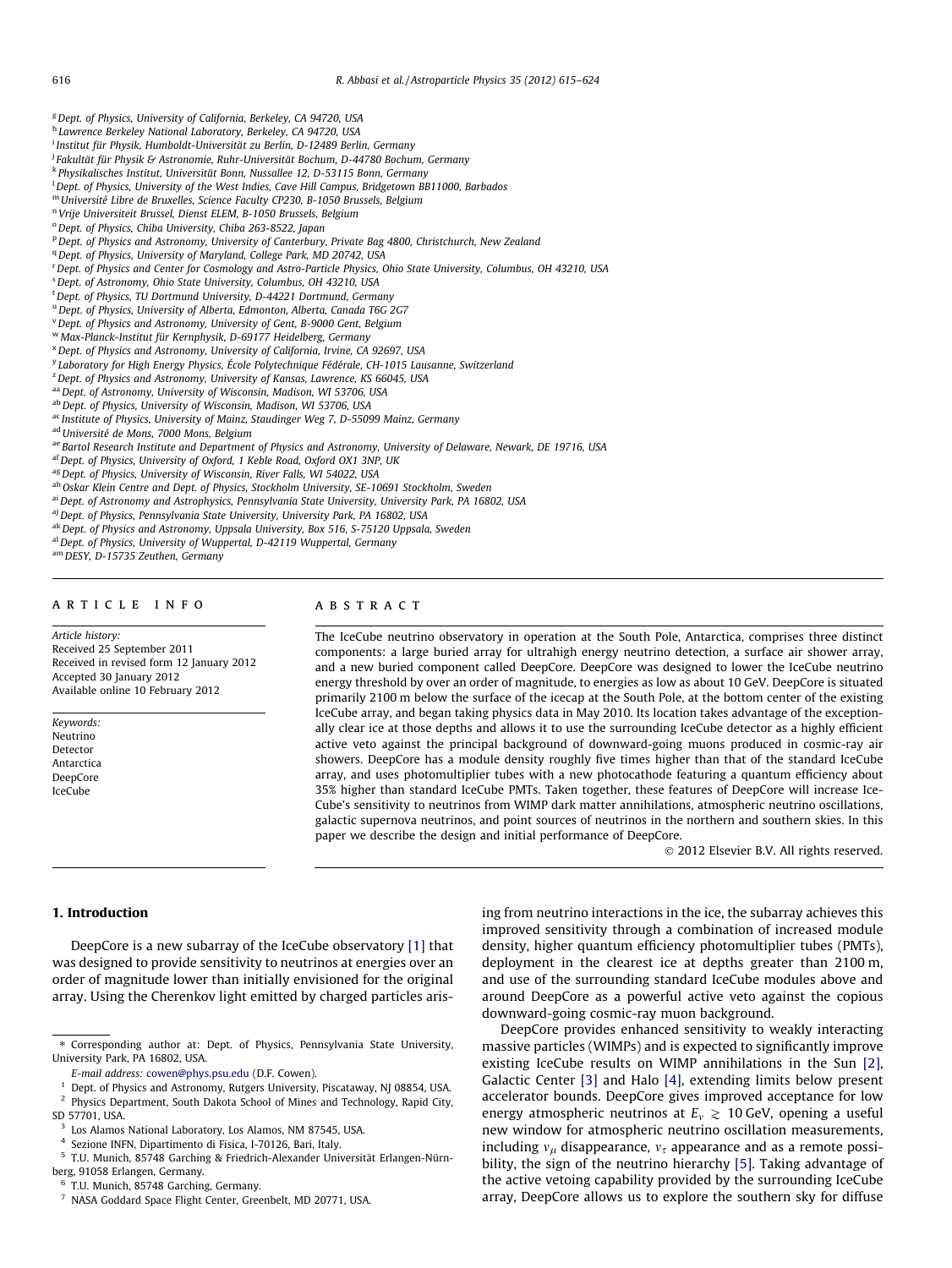and point source neutrino emission from active galactic nuclei (AGN), gamma ray bursts (GRBs), choked GRBs [6], and the inner galaxy. The increased module density of DeepCore may enable the reconstruction of the double-peaked waveform signatures of  $v<sub>\tau</sub>$  interactions, somewhat below IceCube's 100 TeV minimum energy, extending the search for cosmological  $v<sub>\tau</sub>$  to lower energies. The higher density may also enable the reconstruction of the average energy of galactic supernova neutrinos [7,8]. Searches for slowmoving monopoles, supersymmetric stau pair production [9,10] and low-energy neutrino emission from astrophysical sources [11] will likewise benefit from DeepCore's extension of IceCube's capabilities.

Section 2 of this paper describes the design of DeepCore, highlighting the geometrical layout of the sub-array of digital optical modules (DOMs) that house the PMTs and their associated readout electronics [12,13], the optical quality of the ice in which DeepCore has been deployed, the performance characteristics of its high quantum efficiency PMTs, and the schedule for DeepCore deployment that led to ''first light'' in mid-2010. In Section 3 we describe the results of simulations performed with IceCube and DeepCore, showing predicted triggering and quasi-real-time event selection (''filtering'') performance, and estimations of neutrino effective volumes. Section 4 gives our conclusions.

### 2. DeepCore design and schedule

## 2.1. Ice properties

The Antarctic Muon and Neutrino Detector Array (AMANDA, the predecessor to IceCube) was used to map [14] the relevant wavelength and depth dependence of light absorption and scattering down to a depth of 2350 m, albeit with poor precision beyond 2100 m because of much sparser instrumentation in the deepest ice. Variations with depth in the optical ice properties were found to closely track concentrations in mineral dust deposits which in turn are correlated with climatological history. Dust concentrations are the highest in a depth band between 2000 and 2100 m, here denoted the ''dust layer'', corresponding to a stadial about 65,000 years ago, in the last glacial period. DeepCore was designed to avoid this highly absorbing and scattering ice.

Our knowledge of the optical properties of the ice in which DeepCore is located has been augmented more recently with in situ measurements using pulsed LED sources in IceCube. These preliminary time-of-flight measurements verify that the ice at depths greater than 2100 m is significantly more transparent optically than the shallower ice between 1500 and 2000 m. We also see this qualitatively in IceCube data from downward-going muons, which show a strong light depletion in the dust layer followed by increased light yield at greater depths (see Fig. 5).

In terms of scattering and absorption lengths, the parameters describing photon propagation that need to be known to simulate (see Section 3.1) and reconstruct neutrino-induced events, the average ice at depths below 2100 m is estimated to be about 40– 50% clearer than the ice between 1500 and 2000 m. In the clearest ice, around 2400 m depth, the average effective scattering length is about 50 m and the average absorption length is about 155 m. These values are for 400 nm light, the wavelength where absorption due to dust is weakest and the ice is most transparent. This wavelength is also near the peak of the DOM sensitivity [12].

## 2.2. Photomultiplier tubes

The photomultiplier tube used in the standard IceCube DOMs is the Hamamatsu 252 mm diameter R7081-02 [12]. During the planning for DeepCore, Hamamatsu presented a new version of the PMT, the R7081MOD, with higher quantum efficiency. The R7081MOD is identical to the standard IceCube PMT, but with a ''super bialkali'' photocathode that improves the quantum efficiency by about 40% at photon wavelength  $\lambda$  = 390 nm in laboratory measurements performed by Hamamatsu. Eight of these new PMTs were tested in the laboratory by IceCube, confirming the higher quantum efficiency. Subsequent simulations demonstrated that the added efficiency would increase the effective area of DeepCore for triggering on low energy neutrinos by about 30%. All DOMs equipped with the new high quantum efficiency PMTs (''HQE DOMs'') were fully tested in the standard IceCube DOM testing system and the results from the first 80 of these are compared with the standard DOMs in Figs. 1–3. These tests included several temperature cycles from  $+25$  °C to  $-45$  °C to simulate the temperatures the DOMs would experience during transportation and deployment. Once deployed, the ambient temperature varies between approximately  $-45$  °C to  $-20$  °C, becoming warmer with increasing depth [15].

In the laboratory measurements the HQE DOMs showed a 39% higher optical sensitivity than standard DOMs at  $\lambda = 405$  nm (Fig. 1). An in situ measurement showed an improvement of about 35%, smaller than the laboratory measurements and possibly due to the non-monochromatic Cherenkov spectrum and to the different optical system created by the surrounding ice. Additional properties of the HQE DOMs that differ from those of standard DOMs include: an average noise rate that is higher by a factor of 1.33 at  $-45$  °C and with a programmable deadtime set to 100 ns (Fig. 2); a high voltage at  $10^7$  gain that is 100 V lower; and a slightly larger peak-to-valley ratio. Standard and HQE DOMs exhibited similar photo-electron pulse height and charge spectra (Fig. 3). Fig. 4 shows the dark noise rates and Fig. 5 shows the relative occupancies for standard and HQE DOMs, measured in situ. The occupancy is defined as the frequency at which each DOM detected one or more photons and is on a string with at least seven other DOMs that also detected photons. With higher quantum efficiency and closer vertical spacing than standard DOMs, HQE DOMs can more readily satisfy this eight-DOM requirement, especially in regions sandwiched between horizontal dust layers. Hence, optical features that arise from these dust layers appear more sharply in Fig. 5 for strings with HQE PMTs. Each DOM must also be in ''hard local coincidence'', a condition that requires it to have at least one neighboring DOM registering a hit contemporaneously (see Section 3.1).



Fig. 1. Laboratory measurement of the relative optical efficiencies at  $-45$  °C and 405 nm, near the peak PMT sensitivity. A standard reference 2-inch PMT was used for normalization purposes. The black dashed curve is for DOMs with standard PMTs, the red solid curve for HQE DOMs. Using the ratio of the mean relative efficiencies, the new PMTs have an efficiency 1.39 times higher than the standard PMTs. (For interpretation of the references to colour in this figure legend, the reader is referred to the web version of this article.)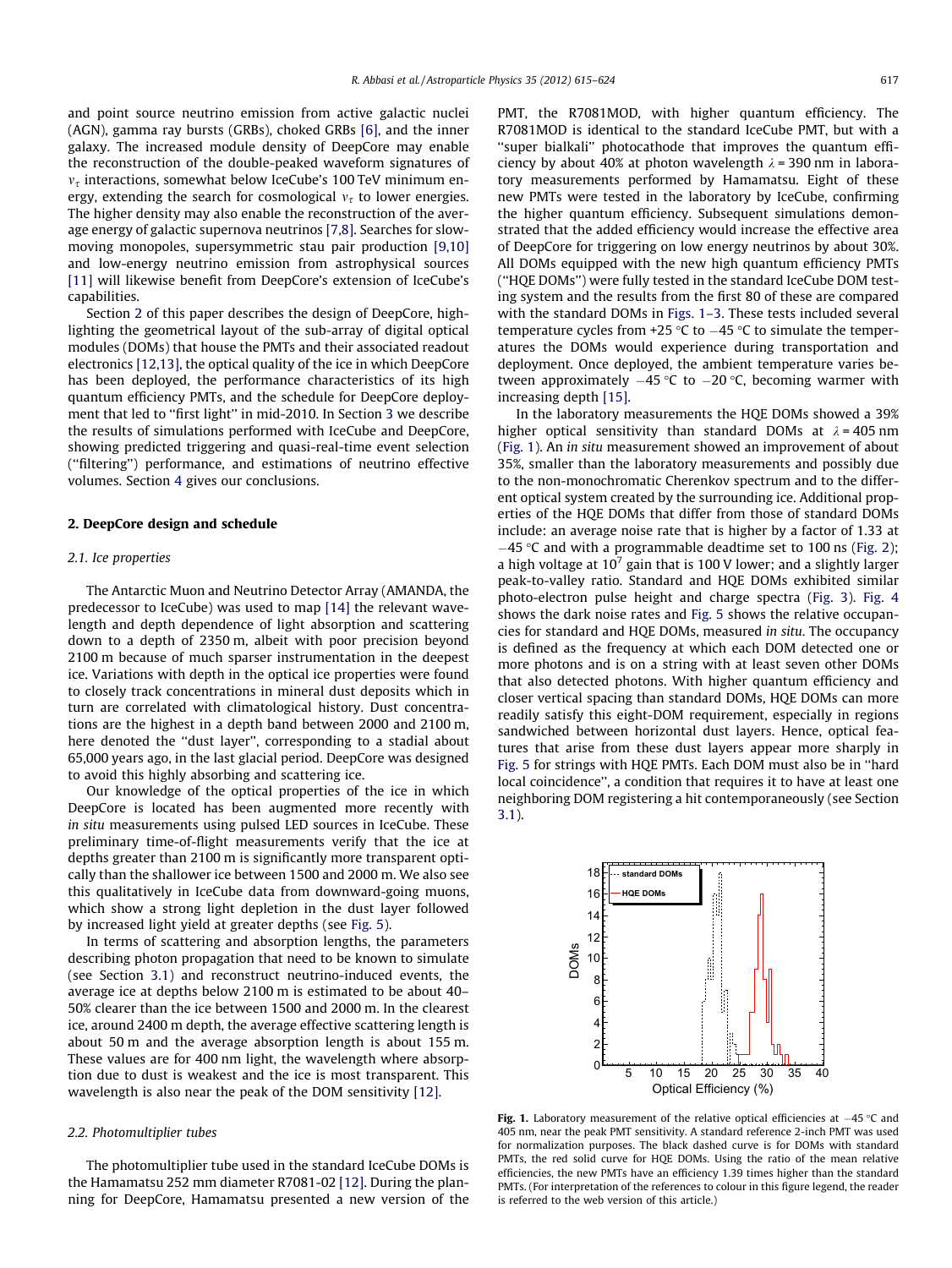

Fig. 2. Laboratory measurement of the HQE DOM noise rate for the DOM at  $-45$  °C. The black dashed curve is for DOMs with standard PMTs, the red solid curve for HQE DOMs. (For interpretation of the references to colour in this figure legend, the reader is referred to the web version of this article.)



Fig. 3. Laboratory measurement of the HQE DOM charge response for the DOM at -45 °C. The black dashed curve is for DOMs with standard PMTs, the red solid curve for HQE DOMs. (For interpretation of the references to colour in this figure legend, the reader is referred to the web version of this article.)



Fig. 4. HOE DOM noise rates from in situ measurements as a function of deployment depth. The black squares are for DOMs with standard PMTs, the red circles for HQE DOMs. The higher noise rate is consistent with the increased quantum efficiency. (For interpretation of the references to colour in this figure legend, the reader is referred to the web version of this article.)

#### 2.3. Geometry

The geometric parameters that directly impact the ability of DeepCore to reconstruct low energy events and discriminate them



Fig. 5. HQE DOM occupancies (defined in the text) from in situ measurements as a function of deployment depth. The black squares are for standard PMTs, the red circles are for HQE PMTs. The latter show a higher occupancy due to improved quantum efficiency. Optical features in the ice appear sharper for HQE PMTs for reasons described in the text. (For interpretation of the references to colour in this figure legend, the reader is referred to the web version of this article.)

from the cosmic-ray muon background are its horizontal string-tostring and vertical DOM-to-DOM spacings. Since low energy muons ( $E_u \sim 1$  TeV) in ice travel about 5 m per GeV of energy, the 125 m horizontal string spacing and 17 m vertical DOM spacing of the baseline IceCube detector translate to a minimum neutrino energy threshold for most analyses of about 50–100 GeV, and an optimal response at  $E_v \ge 1$  TeV.

Low energy events are especially susceptible to background contamination from atmospheric cosmic-ray muons. Cosmic-ray muons trigger IceCube at a rate approximately  $10^6$  times higher than atmospheric neutrino interactions in the detector. The flux of these background events is greater at lower energies, and the ability to distinguish between signal and background is more challenging in events with low light levels. The muon background is suppressed both by situating DeepCore at the greatest available depths and by using the entire surrounding IceCube detector as an active veto. Most downward-going cosmic-ray muons are unlikely to evade detection by the large number of surrounding DOMs before entering the DeepCore's 125 m radius by 350 m long cylindrical fiducial volume.

The DeepCore geometry was optimized using a Monte Carlo (MC) simulation based on the detailed simulation tools already in use by IceCube. The emphasis was on maximizing the detection efficiency for fully or partially contained (i.e., starting) neutrino events in the 10–100 GeV energy range while also achieving cosmic-ray background rejection of 10<sup>6</sup> or better. For reference, fully-contained upward-going muons with  $E_\mu \simeq 10$  GeV can illuminate about 10 DOMs in DeepCore, a number sufficient both for triggering the detector and for applying sophisticated reconstruction algorithms.

We varied DOM and inter-string spacing, balancing the competing advantages of higher module density and greater fiducial volume, while remaining consistent with drilling and down-hole cable breakout constraints. The chosen configuration (see Fig. 6) comprises eight new strings, six with 60 HQE DOMs, located very near the bottom center of IceCube, logically joined with the bottom third of the seven nearest-neighbor standard IceCube strings. The average inter-string horizontal distance between 13 of the 15 DeepCore strings is 72 m, about 1.5 times the effective scattering length of the ice surrounding most of DeepCore. For six of the 15 DeepCore strings, the interstring spacing is 42 m. On each new string, 50 DOMs with 7 m vertical spacing are located in the deepest ice instrumented by IceCube, between 2100 and 2450 m below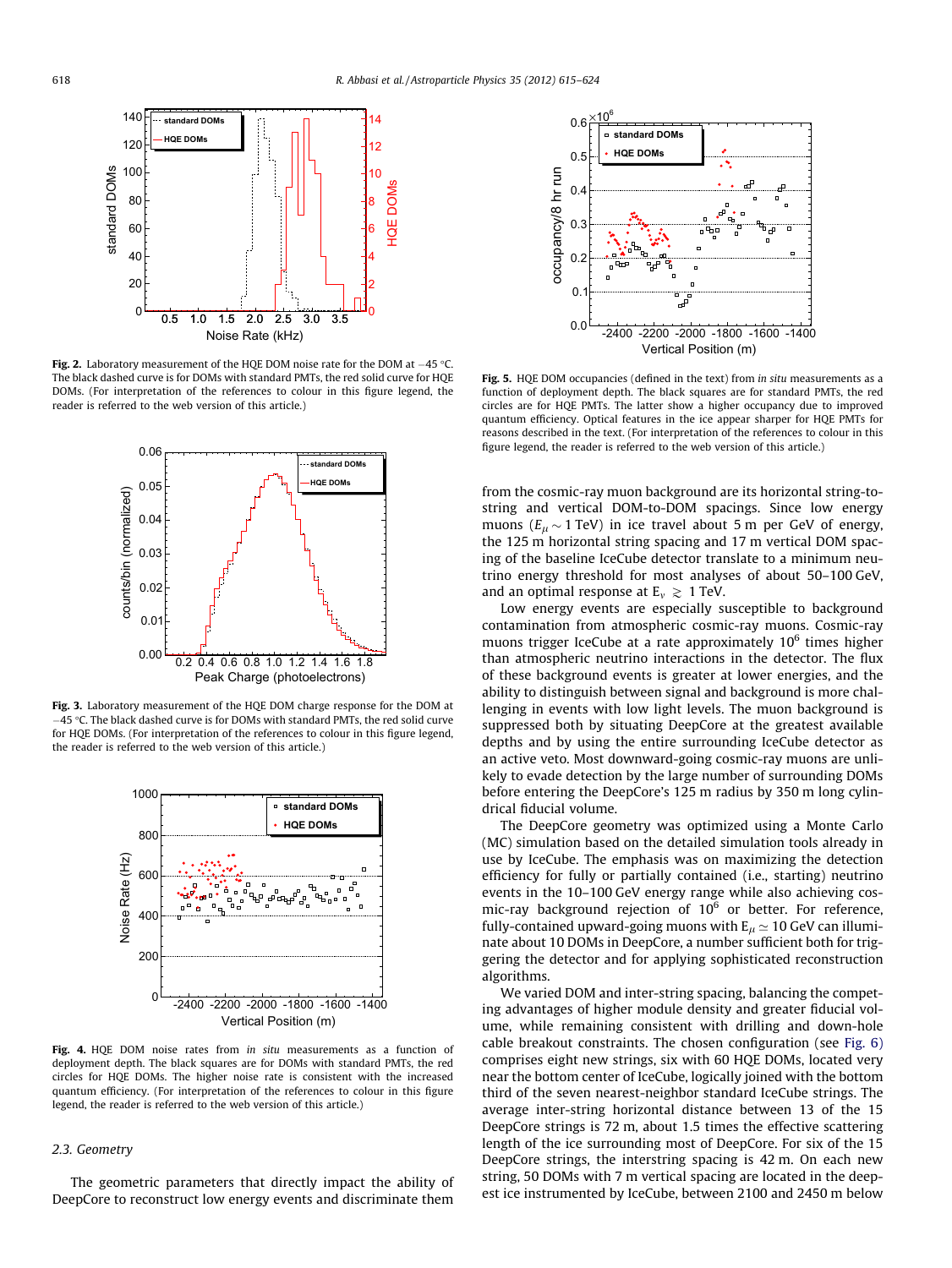



Fig. 6. A schematic layout of IceCube DeepCore. The upper diagram shows a top view of the string positions in relation to deployed IceCube strings. It includes two additional strings, situated close to the central DeepCore string, that were deployed in the 2010/2011 austral summer. Please see the text for a quantitative description of the detector geometry.

the surface of the polar icecap, where the scattering and absorption lengths are substantially longer than at shallower depths. The region between 2000 and 2100 m depths is not instrumented with DeepCore DOMs due to the significant scattering and absorption of light that occurs there. Instead, the remaining 10 DOMs of each of the eight high-density DeepCore strings are placed directly above this region with a spacing of 10 m, providing an added overhead veto ''plug'' to further enhance background rejection from the vertical direction where the cosmic-ray angular distribution is peaked. These remaining DOMs also improve the reconstruction of low-energy, near-horizontal tracks useful in certain ongoing analyses. The first specialized DeepCore string was successfully deployed in January 2009 [16]. In addition, six of the seven standard IceCube strings that are part of the DeepCore fiducial volume were deployed. In the following 2009/2010 austral summer season, the five remaining DeepCore strings with HQE PMTs and the one remaining standard IceCube string were deployed. At that point,

The two DeepCore strings on 42 m horizontal spacing were deployed in the 2010/2011 austral summer. Initial MC studies have shown that this closer-packed configuration will further improve DeepCore's low energy response, with an estimated 30% increased rate for events with  $E_v$  = 10  $-$  20 GeV having six or more hits in the fiducial volume.

## 3. Simulation and selection of DeepCore events

### 3.1. Simulation tools

Monte Carlo studies have been used to design DeepCore and optimize its geometry, to study the signal acceptance and background veto efficiency, and to evaluate its physics potential. The MC data for all these studies were generated using the complete IceCube simulation package, called IceSim. IceSim has interfaces to various programs needed to produce the signal and background events of interest. Atmospheric muons were simulated with an air shower simulation program CORSIKA (COsmic Ray SImulation KAscade) [17] and neutrinos were generated with code based on ANIS (All Neutrino Interaction Generator) [18] and with GENIE (Generates Events for Neutrino Interaction Experiments) [19]. Originally developed for the AMANDA detector and recently adapted for use in the IceCube software framework, ANIS is capable of generating neutrinos with energies between 10 GeV and 1 ZeV. With a more accurate description of neutrino interactions below  $E_v = 10 -$ GeV, GENIE is a state-of-the-art generator used in the broader neutrino community, in particular by accelerator neutrino experiments, and has been extensively verified. It is foreseen that an extension of GENIE to higher energies will become available in the near future, covering the full IceCube detector energy range.

In each of these programs a parent particle was produced and propagated to a specific boundary of the detector geometry. For instance, the CORSIKA-generated cosmic-ray muons were propagated to the surface of the earth, and ANIS-generated neutrinos to a cylinder of fixed radius around the IceCube detector. Once the parent particle reached the boundary, its charged lepton daughters were propagated with MMC [20], also interfaced with IceSim.

IceSim contains the full details of the IceCube detector, including DOM hardware and firmware simulation and Photonics [21] which propagates photons emitted by charged particle interactions through the ice, taking into account local variations in its optical properties [14]. This simulation chain, from parent particles to the leptons and photons and finally to a DOM/PMT simulation, produces simulated events containing the list of hit DOMs with associated charge and timing. The content of the simulation output is a superset of that produced by the IceCube detector DAQ. The same trigger, filter and analysis algorithms are applied to both simulated and real data.

IceSim's modular design made the inclusion of DeepCore straightforward. The main difference was the higher average noise rate and improved photon detection efficiency of the HQE DOMs. To account for these differences in these initial studies, estimated linear scale factors were introduced, based on preliminary lab measurements of the HQE DOMs. The simulated noise rate was increased by a factor of 1.54 and the PMT quantum efficiency was increased by a factor of 1.25 relative to standard DOMs. (As shown in Section 2.2, later measurements of the noise rate and relative quantum efficiency indicate that these estimates were approximately correct.) Eventually, the relative quantum efficiency for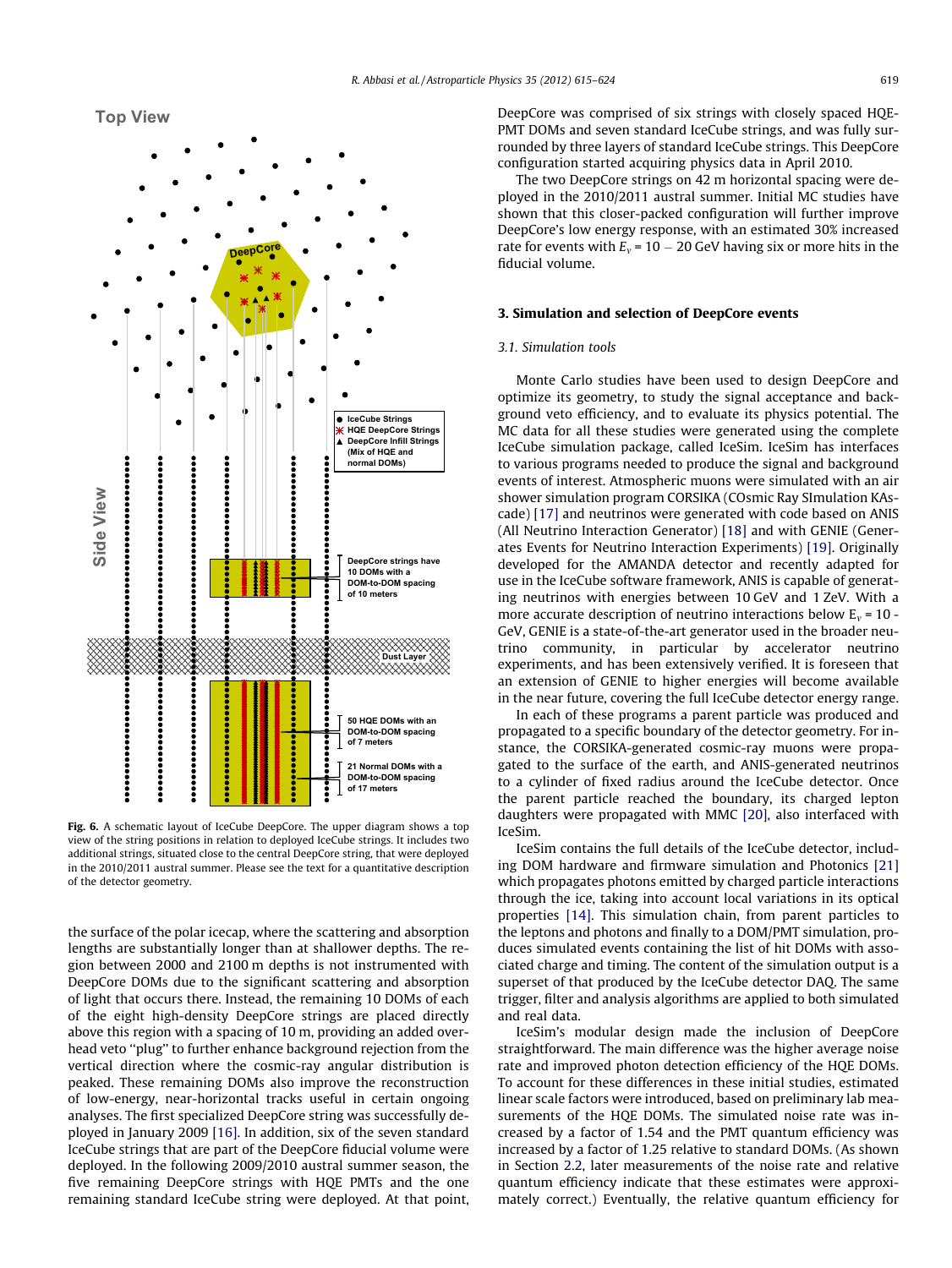these DOMs, which is wavelength dependent, will be included directly in our photon propagation code, once a complete calibration of the deployed DeepCore detector has been performed.

## 3.2. Trigger

IceCube DOMs are read out whenever a sufficient number of hits satisfying the hard local coincidence (HLC) condition occur during a pre-defined time window. The HLC condition is satisfied when two or more DOMs in close proximity to one another (nearest or next-nearest neighbors on the same string) register hits within a  $\pm 1$   $\mu$ s time window. IceCube uses a simple majority trigger requiring eight or more DOMs satisfying the HLC condition within a 5  $\mu$ s time window (this trigger is called "SMT8"). The detector readout is then expanded to a wider  $\pm 10 \mu s$  time window centered on the trigger time, and includes DOMs which registered hits in the trigger time window but which did not satisfy the HLC condition. These DOMs are said to satisfy the ''soft local coincidence'' (SLC) condition. Only HLC hits are used by the trigger. Detailed hit information is acquired from DOMs satisfying the HLC condition as these DOMs may have received substantial amounts of light, while less detailed information is acquired from DOMs satisfying the SLC condition as these DOMs typically receive only single photons [13].

To reach lower energies, DeepCore uses an independent SMT3 trigger, with a 2.5  $\mu$ s time window, applied to DOMs comprising the DeepCore fiducial volume–the DOMs on the strings with HQE DOMs and those on neighboring standard IceCube strings below 2100 m. The background to this trigger from coincident random noise is greatly reduced by application of the HLC condition. Furthermore, the depth of the DOMs suppresses the cosmic-ray background to levels manageable for the DAQ system. The DeepCore SMT3 trigger has an exclusive trigger rate that is <10 Hz, which is <0.4% that of the standard IceCube SMT8 trigger. Table 1 shows the measured and simulated SMT3 trigger rates from cosmic-rays and atmospheric neutrinos.

Fig. 7 shows trigger efficiency, defined as the number of simulated  $v_{\mu}$  events that satisfy various DeepCore SMT trigger conditions, divided by the number of events generated, as a function of  $E_v$ . Events are generated with an interaction vertex inside the DeepCore fiducial volume. Since the trigger works only with HLC hits, an event with only three HLC hits can have additional SLC hits. These additional hits will improve the reconstructability of such low multiplicity events. The minimum required multiplicity to reconstruct a track is six, although depending on the distribution of these hits along the strings, unavoidable ambiguities can arise.

Fig. 8 shows the effective volume for muon neutrino events, defined by  $V_{\text{eff}} = V_{\text{gen}} N_{\text{det}} / N_{\text{gen}}$ , where  $V_{\text{gen}}$  is the volume in which the events were generated and  $N_{\text{det}}$  and  $N_{\text{gen}}$  the number of events



Fig. 7. Trigger efficiency for simulated  $v_\mu$  events satisfying different SMT trigger conditions as a function of neutrino energy (see text for details). The SMT3 condition is the loosest and hence admits the highest fraction of low energy events.

detected and the number generated, respectively. Fig. 8 also shows the effective area,  $A_{\text{eff}}$ , for muon neutrino events satisfying the SMT3 trigger condition as a function of energy. The  $A<sub>eff</sub>$  is defined by  $\Phi_{v}A_{\text{eff}}T = N_{\text{det}}$ , where  $\Phi_{v}$  is the neutrino flux prior to any propagation or interaction effects in the earth, T is a length of time, and  $N_{\text{det}}$  is as above. The propagation and interaction effects are simulated using ANIS [18] and the Preliminary Reference Earth Model (PREM) [22]. In  $v_\mu$  events, the hadronic shower at the  $v_\mu$  interaction vertex can contribute hits and play a role in the triggering and filtering. High energy muon neutrinos that interact and produce a muon outside of the DeepCore volume are typically removed by the filter, eventually causing the solid line in the plot to turn over at energies above those shown. From the DeepCore perspective, such events are indistinguishable from cosmic ray background, although many of them may be selected by the surrounding Ice-Cube detector via other online filters.

Fig. 9 shows the effective volume and area for electron neutrinos. High energy electron neutrinos that interact outside of the DeepCore volume are typically removed by the filter, causing the solid line in the plot to begin to turn over. Many of these higher energy events may be captured by the surrounding IceCube detector via other online filters. Figs. 8 and 9 were simulated using the 86 string configuration of IceCube (''IC86'') that includes the 15 strings of DeepCore. To further demonstrate the positive impact of Deep-Core for low energy physics, the figures also show the same quantities as described above but with DeepCore artificially removed in the simulation of the response of the full detector.

More specialized triggers that use data from a combination of IceCube and DeepCore modules are under development to enhance

#### Table 1

Data and signal inclusive passing rates (in Hz) after application of the DeepCore trigger and online filter. In anticipation of future selection criteria that will require reconstructed interaction vertices to be well contained in the DeepCore fiducial volume, only atmospheric neutrinos interacting inside the detector fiducial volume (a cylinder of radius 200 m and height 350 m) were simulated. The online filter has negligible impact on simulated signal events while reducing the data, which is dominated by downward-going muons, by about a factor of 15 relative to the SMT3 trigger. The data used here came from the 79-string configuration of IceCube ("IC79") while the simulated signal used the 86-string configuration of IceCube (''IC86''). Numbers for the data in IC86 running will be marginally higher than those shown here.

| Rates (Hz)              | Data (IC79) (Annual average) | Atm. $v_{\mu}$ (IC86) Bartol [23] ( $\uparrow$ : upward) ( $\downarrow$ : downward) | Atm. $v_e$ (IC86) Bartol [23] (1: upward) (1: downward) |
|-------------------------|------------------------------|-------------------------------------------------------------------------------------|---------------------------------------------------------|
| All IceCube<br>Triggers | 1900                         |                                                                                     |                                                         |
| DeepCore                | 185 (9.7%)                   | $3.59 \times 10^{-3}$ (100%)                                                        | $0.793 \times 10^{-3}$ (100%)                           |
| SMT3                    |                              | $($ $\uparrow$ : 1.54 $\times$ 10 <sup>-3</sup> )                                   | $($ $\uparrow$ : 0.411 $\times$ 10 <sup>-3</sup> )      |
| Trigger                 |                              | $($ : 2.05 $\times$ 10 <sup>-3</sup> )                                              | $($ 1: 0.382 $\times$ 10 <sup>-3</sup> )                |
| DeepCore                | 17.5 (0.9%)                  | $3.57 \times 10^{-3}$ (99.4%)                                                       | $0.789 \times 10^{-3}$ (99.5%)                          |
| Online                  |                              | $($ $\uparrow$ : 1.53 $\times$ 10 <sup>-3</sup> )                                   | $($ $\uparrow$ : 0.409 $\times$ 10 <sup>-3</sup> )      |
| Filter                  |                              | $($ : 2.04 $\times$ 10 <sup>-3</sup> )                                              | $($ 1: 0.380 $\times$ 10 <sup>-3</sup> )                |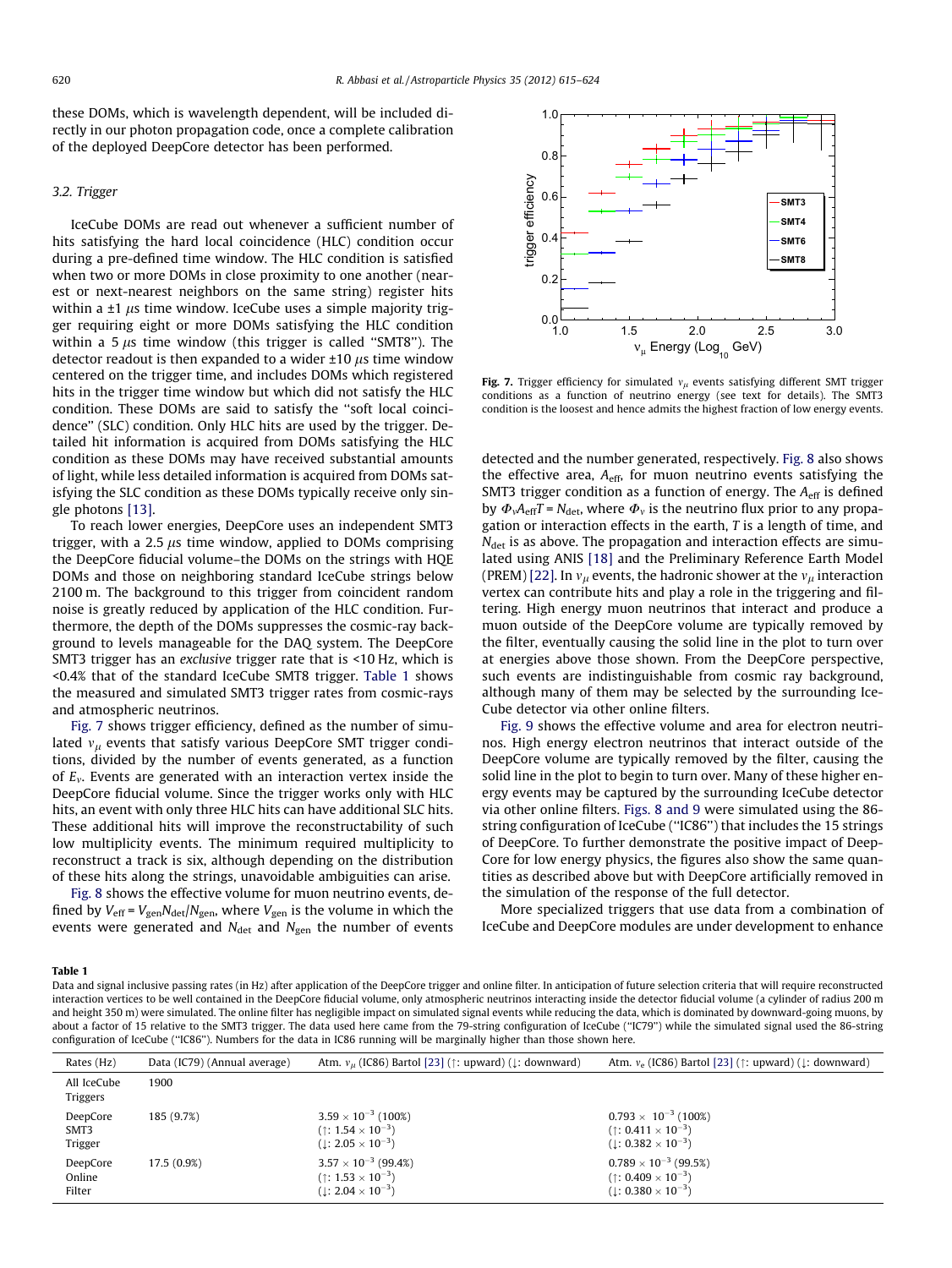

Fig. 8. Left: The expected DeepCore muon neutrino effective target mass, the product of the density of ice and the effective volume, after application of the SMT3 trigger (dash-dot line), after application of the online filter (solid line; see Section 3.3), and after application of the SMT8 trigger for the IceCube detector simulated without DeepCore (dashed line). Right: The expected DeepCore muon neutrino effective area after application of the SMT3 and SMT8 triggers (open squares), after application of the online filter (solid circles; see Section 3.3), after application of the SMT8 trigger for the full 86-string IceCube detector (open triangles) and, to demonstrate the impact of DeepCore, after application of the SMT8 trigger for the IceCube detector simulated without DeepCore (solid triangles).



Fig. 9. Same as for Fig. 8 but for electron neutrinos.

sensitivity to particular signals, such as neutrino signals from solar WIMP annihilations. These specialized triggers include those that can be implemented in the trigger software, sensitive to specific event topologies, and those that can be implemented using new hardware operating in conjunction with the existing DAQ system. These triggers will be described in a future publication.

## 3.3. Online filter

Due to its location at the South Pole, real-time communication with IceCube from the northern hemisphere can only be provided by geosynchronous satellites with limited transmission bandwidth. Since the background flux of cosmic-ray muons is about 10<sup>6</sup> times larger than the flux of atmospheric neutrinos in the full IceCube array, individual analyses employ software ''filters'' that reduce the size of the data sample by selecting likely signal events and removing likely background events. The filtered subset of the triggered data stream is transmitted daily to storage facilities in the north, where more sophisticated reconstruction algorithms are applied to the data. All events are written to portable storage media at the South Pole and transported north for archival storage at the end of each austral winter.

With DeepCore fully deployed and surrounded by standard IceCube strings, a new filter taking full advantage of the vetoing capabilities of the surrounding strings is being used. This new filter is distinct from the standard IceCube filters designed to enrich potential signal relative to background for a variety of event topologies. The design and performance of this filter are described below. Additional and more sophisticated vetoing algorithms will be applied to filtered data offline in the north. The offline veto algorithms are still under development. Since the cosmic-ray muon flux is attenuated by about an order of magnitude relative to that of IceCube by virtue of DeepCore's greater average overburden, the overall goal of the trigger, online filter and offline veto is to attain a cosmic-ray muon rejection factor of at least  $10^5$ . At the same time, we aim to maintain a signal efficiency of well over 50% for contained and partially contained neutrino-induced tracks and showers down to  $E_v \geq 10$  GeV.

The online filter is used to search for HLC hits in the ''veto'' region external to DeepCore's fiducial volume that are consistent with the presence of a downward-going muon. The online filter provides an estimate of the ''center of gravity'' (COG) and time of the event within DeepCore by calculating the average position  $r$ and time t of the DOM hits in DeepCore. The initial COG estimate is then refined by using the average position,  $r'$ , of the subset of those hits with times within one standard deviation of the average time. The initial time estimate is refined by using the average of the "corrected" hit times,  $t'$ . Corrected hit times are determined by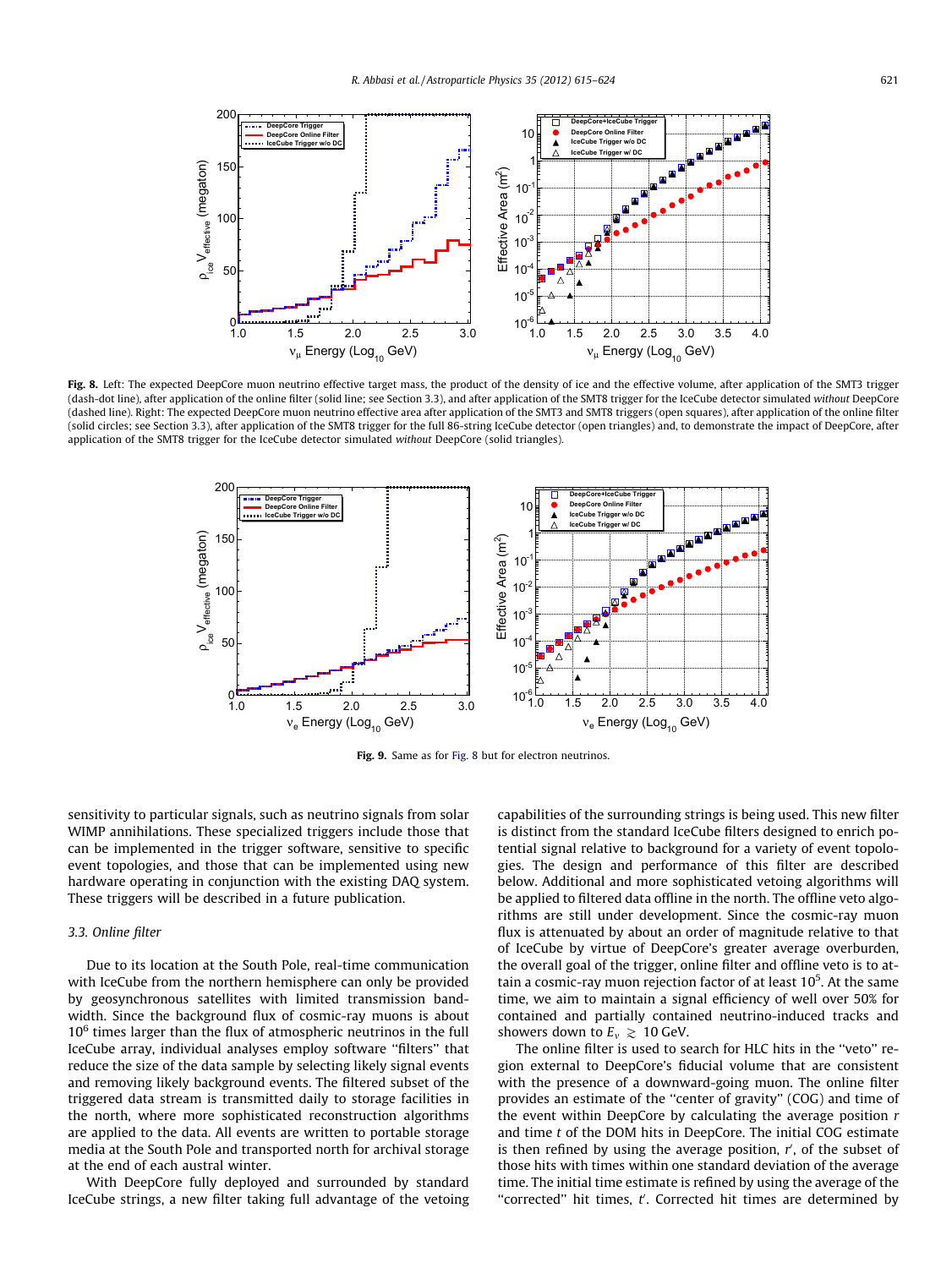subtracting from the time of each hit the time that unscattered light would require to travel from the COG at  $r'$ .

With this refined COG estimate, the online filter is used to calculate the speed of a hypothetical particle traveling from each HLC hit in the surrounding IceCube volume (used as a veto region) to the COG. Events that have at least one hit with a speed consistent with  $v$  = c, where the speed  $v$  = ( $r'$  –  $r_{\rm DOM})$ )/( $t'$  –  $t_{\rm DOM}$ ), are rejected. This algorithm is depicted graphically in Fig. 10.

Fig. 11 shows the distribution of hypothetical particle speeds per event. The speed is defined to be positive if the hit occurred before the COG time and negative if it appeared after. Hits created by downward-going muons in the veto region are generally expected to have a speed close to  $c \approx +0.3$  m/ns. Smaller speeds occur for light delayed by scattering. Larger speeds are in principle acausal, but since the COG time represents the start of a DeepCore event, whereas the COG position defines its center, the particle speeds for early hits are slightly overestimated. The dotted curve depicts the simulated muon background from cosmic-ray air showers using CORSIKA and the solid curve the atmospheric neutrino signal [23]. The atmospheric neutrino events are required to have an interaction vertex inside the DeepCore fiducial volume, as determined from Monte Carlo truth information. The peak for the simulated cosmic-ray muons is slightly above +0.3 m/ns while muons induced by neutrinos in DeepCore mainly give hits with negative particle speeds, indicating that the hypothetical particle traveled outward from the fiducial volume into the veto volume. The peak at positive speeds close to zero is mainly due to early scattered light. By rejecting events with an HLC hit within a particle speed window between +0.25 and +0.4 m/ns we achieve an overall background rejection of roughly 8  $\times$  10 $^{-3}$ . (Events with no HLC hits in the veto region are kept by the online filter.).



Fig. 10. A simulated downward-going muon event that would be vetoed by the algorithm described in the text. The vertical lines represent strings and the small black circles represent individual DOMs. The larger circles at DOM positions represent hits. The earliest hits are in red and the latest in violet, with hit times in between following the colors of the rainbow. The center of gravity of the hits in the DeepCore volume is labelled COG. The hits in the upper left hand side, colored red and orange, are the early hits associated with the muon's entry point into the detector fiducial volume, and these hits have associated ''particle speeds'' consistent with speed of light travel between the hit and the COG, and therefore are consistent with having been produced by a muon. These hits enter the ''cut region'' in particle speed, shown at the bottom of the figure, and the event is vetoed on this basis. (For interpretation of the references to colour in this figure legend, the reader is referred to the web version of this article.)



Fig. 11. Particle speed probabilities per event for simulated muons from cosmic-ray interactions (black dashed line) and simulated muons from atmospheric neutrinos inside DeepCore (red solid line). (For interpretation of the references to colour in this figure legend, the reader is referred to the web version of this article.)

Fig. 12 shows the signal efficiency vs. background rejection for events that have one or more hits with a particle speed between +0.25 m/ns and a range of maximum speeds from +0.3 to +1.0 m/ ns. As the value of the maximum speed increases, signal efficiency decreases more quickly than background rejection increases. Also taking satellite bandwidth limitations into consideration, we set the maximum allowable speed to +0.4 m/ns. Similarly, varying the minimum speed while holding the maximum speed fixed at  $+0.4$  m/ns, we set the minimum allowable speed to  $+0.25$  m/ns.

As we have enough bandwidth capacity we can effort to send the data with 96% background rejection and keep highest possible signal efficiency. More strict selection criteria start to decrease the signal efficiency, so that we choose 0.4 m/ns as selection cut.

The background rejection and signal detection rates of the online filter are compiled in Table 1. For IceCube in its 79-string configuration, the online filter passed data at about 4 GB/day, about 5% of the available satellite bandwidth allocated to IceCube.

The effect of the online filter on the muon neutrino effective volume and effective area is shown in Fig. 8. Its effect for electron neutrinos is shown in Fig. 9.

The analysis of the first year of IceCube DeepCore data is underway. One of the first analyses nearing completion is a measurement of hadronic and electromagnetic showers induced by atmospheric neutrinos in the DeepCore fiducial volume [24]. In Fig. 13, two candidate shower events with energies on the order



Fig. 12. Signal efficiency as a function of background rejection for events having one or more HLC hits with a particle speed (see text) between +0.25 m/ns and a variety of upper values, ranging from +0.35 m/ns to +1.0 m/ns, as indicated in the figure. Upper values higher than about +0.4 m/ns result in greater signal loss without significant additional background rejection.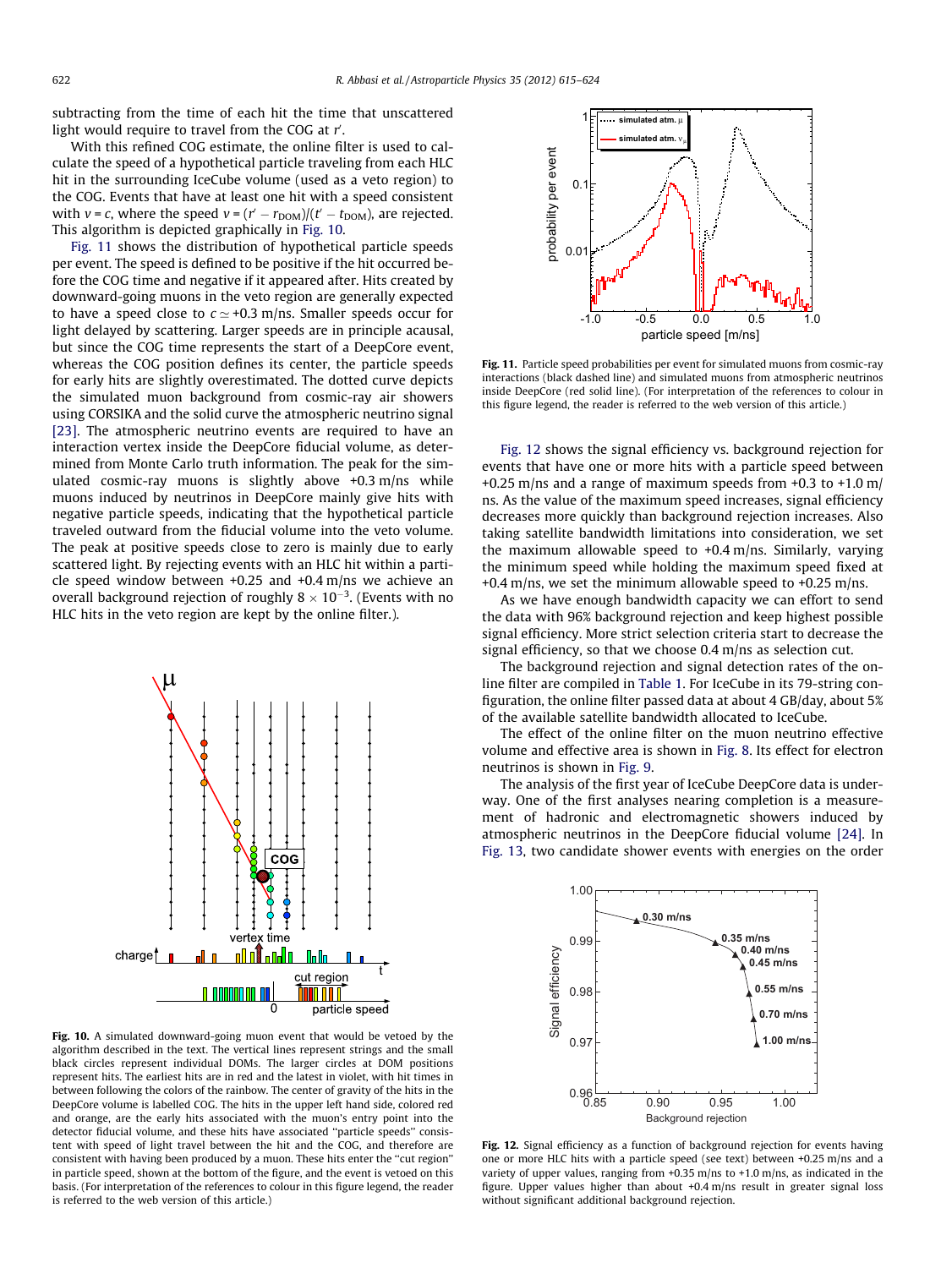

Fig. 13. Two candidate shower events induced by atmospheric neutrino interactions in the DeepCore fiducial volume. The event energies are on the order of  $10^2$  GeV (left) and 10<sup>3</sup> GeV (right). Each black point represents a single DOM. Points with superimposed colored circles represent DOMs that received light associated with the event, with the size of the circle proportional to the amount of light, and the color indicating the relative time of arrival of the first photon detected by that DOM, with red earliest and violet latest (following the colors of the rainbow). (For interpretation of the references to colour in this figure legend, the reader is referred to the web version of this article.)

of  $10^2$  GeV (left) and  $10^3$  GeV (right) are shown. These events were extracted from the data after application of the triggering and filtering criteria described above, along with a variety of additional, more sophisticated selection criteria.

#### 4. Conclusions

The IceCube DeepCore sub-array has been deployed and is actively taking analysis-quality physics data. It was designed to be sensitive to neutrino energies as low as about 10 GeV, over an order of magnitude lower than the original goal for IceCube. Situated in the very clear ice more than 2100 m below the surface, outfitted with new high quantum efficiency photomultiplier tubes, and deployed on a very close spacing, DeepCore is operating as anticipated and is expected to reach its low energy goal. We have successfully implemented simple and robust online algorithms that reduce the background level by over two orders of magnitude while retaining most of the expected neutrino signal. More sophisticated algorithms, run offline in the north, should allow us to further reduce the background to a level comparable to the atmospheric neutrino flux. This should give DeepCore sensitivity to a wide range of exciting physics, from low mass solar WIMP annihilations and atmospheric neutrino oscillations to soft-spectrum point sources of neutrinos in the southern sky and exotic physics such as slow-moving monopoles.

#### Acknowledgements

We acknowledge the support from the following agencies: U.S. National Science Foundation-Office of Polar Programs, U.S. National Science Foundation-Physics Division, University of Wisconsin Alumni Research Foundation, the Grid Laboratory Of Wisconsin (GLOW) grid infrastructure at the University of Wisconsin – Madison, the Open Science Grid (OSG) grid infrastructure; U.S. Department of Energy, and National Energy Research Scientific Computing Center, the Louisiana Optical Network Initiative (LONI) grid computing resources; National Science and Engineering Research Council of Canada; Swedish Research Council, Swedish Polar Research Secretariat, Swedish National Infrastructure for Computing (SNIC), and Knut and Alice Wallenberg Foundation, Sweden; German Ministry for Education and Research (BMBF), Deutsche Forschungsgemeinschaft (DFG), Research Department of Plasmas with Complex Interactions (Bochum), Germany; Fund for Scientific Research (FNRS-FWO), FWO Odysseus programme, Flanders Institute to encourage scientific and technological research in industry (IWT), Belgian Federal Science Policy Office (Belspo); University of Oxford, United Kingdom; Marsden Fund, New Zealand; Japan Society for Promotion of Science (JSPS); the Swiss National Science Foundation (SNSF), Switzerland; A. Gro acknowledges support by the EU Marie Curie OIF Program; J. P. Rodrigues acknowledges support by the Capes Foundation, Ministry of Education of Brazil.

#### References

- [1] A. Achterberg et al., First year performance of the IceCube neutrino telescope, Astropart. Phys. 26 (2006) 155–173.
- R. Abbasi et al., Phys. Rev. Lett. 102 (2009) 201302.
- [3] M. Bissok, D. Boersma, J.-P. Huelss, C. Rott, Search for dark matter in the milky way with IceCube, in: Proceedings of the 32nd International Cosmic Ray Conference, Beijing, to be published.
- [4] R. Abbasi et al., Phys. Rev. D 84 (2011) 022004.
- [5] O. Mena, I. Mocioiu, S. Razzaque, Phys. Rev. D 78 (2008) 093003.
- [6] I. Taboada, Multiflavor and multiband observations of neutrinos from core collapse supernovae, Phys. Rev. D 81 (8) (2010) 083011.
- [7] V. Baum, L. Demirörs, L. Köpke, M. Ribordy, et al., Supernova Detection with IceCube and Beyond, in: Proceedings of the 32nd International Cosmic Ray Conference, Beijing, to be published.
- [8] L. Demirörs, M. Ribordy, M. Salathe, Novel technique for supernova detection with IceCube, arXiv:1106.1937v2.
- [9] I.F.M. Albuquerque, G. Burdman, Z. Chacko, Direct detection of supersymmetric particles in neutrino telescopes, Phys. Rev. D 75 (3) (2007) 035006.
- [10] I.F.M. Albuquerque, S.R. Klein, Supersymmetric and Kaluza–Klein particles multiple scattering in the Earth, Phys. Rev. D 80 (1) (2009) 015015.
- J. Bahcall, P. Mészáros, Phys. Rev. Lett. 85 (2000) 1362.
- [12] R. Abbasi et al., Calibration and characterization of the IceCube photomultiplier tube, Nucl. Inst. Meth. A 618 (1-3) (2010) 139–152.
- [13] R. Abbasi et al., The IceCube data acquisition system: signal capture, digitization, and timestamping, Nucl. Inst. and Meth. A601 (2009) 294–316.
- [14] M. Ackermann et al., Optical properties of deep glacial ice at the south pole, J. Geophys. Res. 111 (2006) D13203.
- [15] P. Price et al., Temperature profile for glacial ice at the south pole: implications for life in a nearby subglacial lake, Proc. Nat. Acad. Sci. 99 (12) (2002) 7844– 7847.
- [16] A. Karle, IceCube: construction status and first results, Nucl. Inst. Meth. A 604 (2009) S46–S52.
- [17] D. Heck et al., CORSIKA: A Monte Carlo Code to Simulate Extensive Air Showers, Tech. Rep. FZKA 6019 (1998) 1–90.
- [18] A. Gazizov, M. Kowalski, ANIS: high energy neutrino generator for neutrino telescopes, Comput. Phys. Commun. 172 (2005) 203–213.
- [19] C. Andreopoulos et al., The GENIE neutrino Monte Carlo generator, Nucl. Instrum. Meth. A 614 (2010) 87–104.
- [20] D. Chirkin, W. Rhode, Propagating Leptons through matter with Muon Monte Carlo (MMC), arXiv:hep-ph/0407075v2.